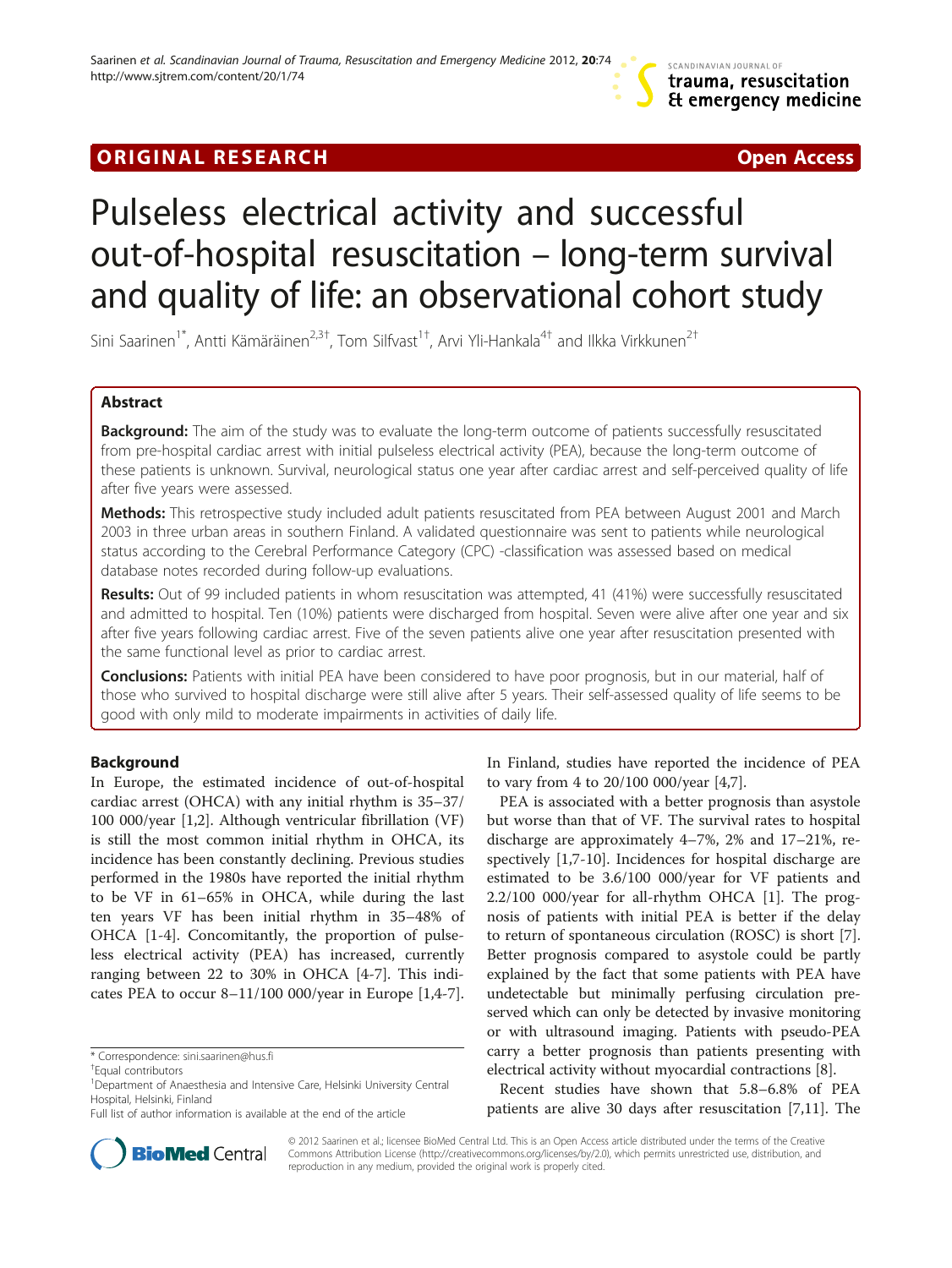long-term outcome of patients resuscitated from PEA is unknown, whereas the long-term outcome of patients with VF as initial rhythm is well documented [\[12](#page-4-0)]. Because the percentage of PEA as initial rhythm in cardiac arrest (CA) is increasing, the short-term outcome is better than previously documented and there is a lack of long-term outcome data, we aimed to investigate the survival of PEA patients 1 and 5 years after cardiac arrest. We also wanted to assess their self-perceived quality of life at present, more than five years after resuscitation, and to determine whether their Cerebral Performance Category (CPC) - class [\[13](#page-4-0)] had changed one year after resuscitation.

# **Methods**

The present study included patients from three emergency medical service (EMS) systems in southern Finland, the paramedic-staffed EMS system in the city of Tampere and the physician-staffed helicopter EMS (HEMS) systems in Helsinki and Turku areas, between August 2001 and March 2003. For clarity, the Helsinki area HEMS serves areas surrounding the city of Helsinki, and the city itself is covered by a separate EMS system not included in this study. In Finland, majority of physicians in HEMS systems are specialists in anaesthesiology and intensive care, whereas paramedics undergo 3–4 years of education in emergency medicine.

Originally, the data were collected prospectively for a study with a focus on regurgitation during resuscitation regardless of the initial rhythm [[6\]](#page-4-0). The same database was now retrospectively used for this study, which is a post hoc-analysis with a focus on the long-term outcome of patients with PEA.

All consecutive patients more than 16 years of age, who suffered an OHCA of presumed cardiac origin with PEA as the initial cardiac rhythm and in whom resuscitation was attempted were included. PEA was defined as monitored electrical activity with no detectable pulse. As defined in the 2004 Utstein guidelines [[14\]](#page-4-0), the cause of arrest was presumed to be of cardiac origin when no external cause such as trauma, intoxication, airway obstruction, drowning or haemorrhage was evident. Patients with a disease at a terminal stage, e.g. end-stage malignancy, were excluded. Dispatch centre personnel provided basic life saving instructions to caller if CA was recognized. Patients with PEA were treated according to current guidelines during the study period [[15](#page-4-0)]: endotracheal intubation was used to secure airway and epinephrine was given in 1mg boluses every 3–5 minutes and possible subsequent VF was defibrillated. As a specific treatment for suspected pulmonary embolism causing PEA, all EMS systems were able to provide thrombolysis. At the time of the study period, therapeutic hypothermia was not routinely provided for these patients.

In the present study, assessment of long-term survival was performed after 1 and 5 years following OHCA. One of the authors (SS) evaluated the premorbid CPC and CPC one year after OHCA retrospectively based on patient medical records. The CPC –classification is a five-stage scale of neurological state [\[13](#page-4-0)]. Class 1 corresponds to good cerebral performance with no or only mild neurologic or psychological defect, class 2 corresponds to moderate cerebral disability with sufficient cerebral function for independent activities of daily life. Class 3 indicates severe cerebral disability with dependence on others for daily support because of impaired cerebral function. Class 4 stands for coma or vegetative state without interaction with the environment and Class 5 means brain death. Briefly, classes 1–2 correspond to sufficient cerebral function for independent activities of daily life, while classes 3–5 reflect dependency on others. We estimated whether a long-term change in neurological status using the CPC-classification had occurred after OHCA with PEA as the initial rhythm.

The National registry of Statistics Finland was used to evaluate the time and cause of death (COD) in the nonsurviving victims of pre-hospital PEA. The patients' medical records from receiving hospitals were used to obtain the cause of OHCA of patients who survived until follow-up.

We sent a fifteen dimensional (15D) questionnaire of health-associated quality of life to the long-term survivors [\[16\]](#page-4-0). The 15D-questionnaire is validated in the Finnish National Centre for Health Program Evaluation and includes 15 questions describing self-assessed performance in activities of daily life [\[16,17](#page-4-0)]. If a patient was unable to answer the questionnaire because of disability, his/her next of kin was asked to fill the form in cooperation with the patient.

The study protocol was approved by the ethical review board of the Helsinki University Hospital.

Statistical analyses were performed using the SPSS for Windows V16.0-software (SPSS Inc., Chicago, IL, USA). Chi-Square Test was used for categorical variables. Statistical significance was set at  $p \lt 0.05$ . The data are presented as mean ± SD unless otherwise indicated. 95% confidence intervals (CI) were calculated for proportions.

# Results

# Study population

During the twenty-month study period, resuscitation was attempted in 452 OHCA patients, out of which 117 (26%, CI 22–30%) had PEA as initial rhythm [\[6](#page-4-0)]. During data analysis, eighteen (15%, CI 10-23%) patients with either an external cause of PEA [trauma (7), intoxication (5)] or end-stage malignancy (6) were detected. These patients with an obvious external cause of arrest were supposed to be excluded originally with the intent to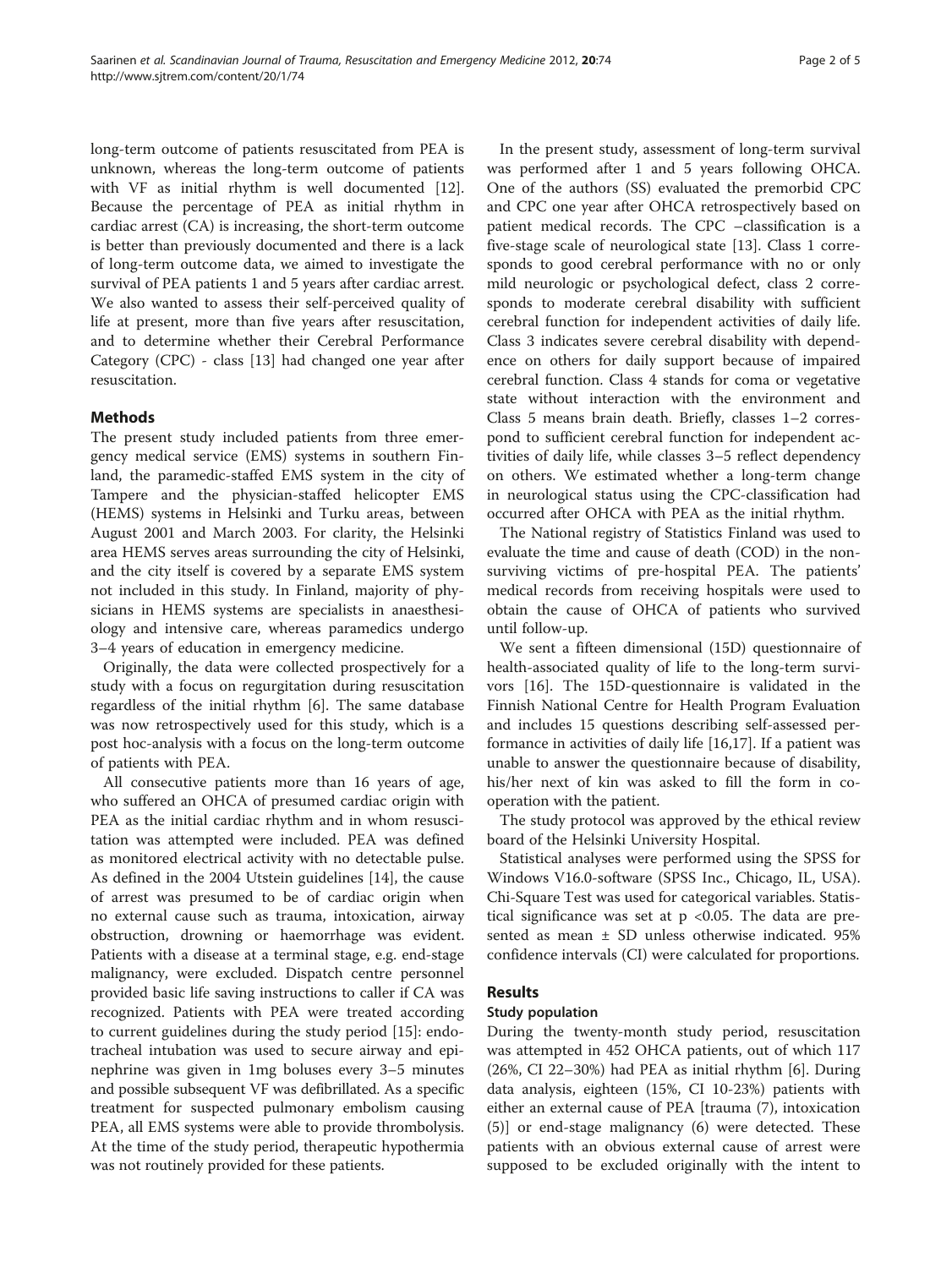

evaluate arrests of cardiac origin and were thus excluded from further analysis. In cases when CPR was initiated despite the presence of end-stage malignancy, this was due to the lack of information regarding the malignant disease and therefore patients were excluded retrospectively due to apparent futility. Thus, the study population eventually consisted of 99 patients. Their mean age was 69 years, and 30 (30%, CI 22–40%) were women. The most common aetiologies behind PEA were cardiac disease in 49 (49%, CI 40–59%), aortic disease in 12 (12%, CI 7–20%) and pulmonary embolism in 9 (9%, CI 5–17%) patients.

#### Survival

Forty-one (41%, CI 32–51%) patients regained spontaneous circulation (ROSC). None of the admitted patients were treated with therapeutic hypothermia. Ten (10%, CI 5-18%) patients were discharged from hospital and alive after 30 days, and seven (7%, CI 3–14%) were still alive one year after resuscitation (Figure 1). Regarding the delay to ROSC, no difference was observed between non-survivors, patients who survived less than 30 days and long-term survivors. The delays to ROSC in association with short and long-term survival are presented in Table 1. In patients who regained ROSC, most frequent aetiologies were cardiac disease in 20 (49%, CI 34–64%), unknown in 6 (15%, CI 7–29%) and neurological disease in 5 patients (12%, CI 5–26%).

# Quality of life

One year after resuscitation, the neurological status of four of the seven survivors corresponded to CPC classes 1–2 (sufficient cerebral function for independent activities of daily life) whereas three of them were categorised to CPC 3–4. In five of the seven one-year survivors the CPC-class was the same as before resuscitation.

Six patients (6% CI 3–13%) were still alive 5 years after cardiac arrest, and five of them were still alive in spring

#### Table 1 ROSC and survival

| <b>Survival status</b> | Alive<br>$<$ 30 days (n= 31) | Alive<br>$>30$ days (n=10) | Alive<br>$>1$ year (n=7) | p |
|------------------------|------------------------------|----------------------------|--------------------------|---|
|                        |                              |                            |                          |   |

Mean delays to ROSC (±SD) with PEA patients who survived less than 30 days, over 30 days or over a year after CA. Comparison of delay to ROSC and survival between all groups. ROSC= return of spontaneous circulation, PEA= pulseless electrical activity, CA= cardiac arrest, NS= not significant.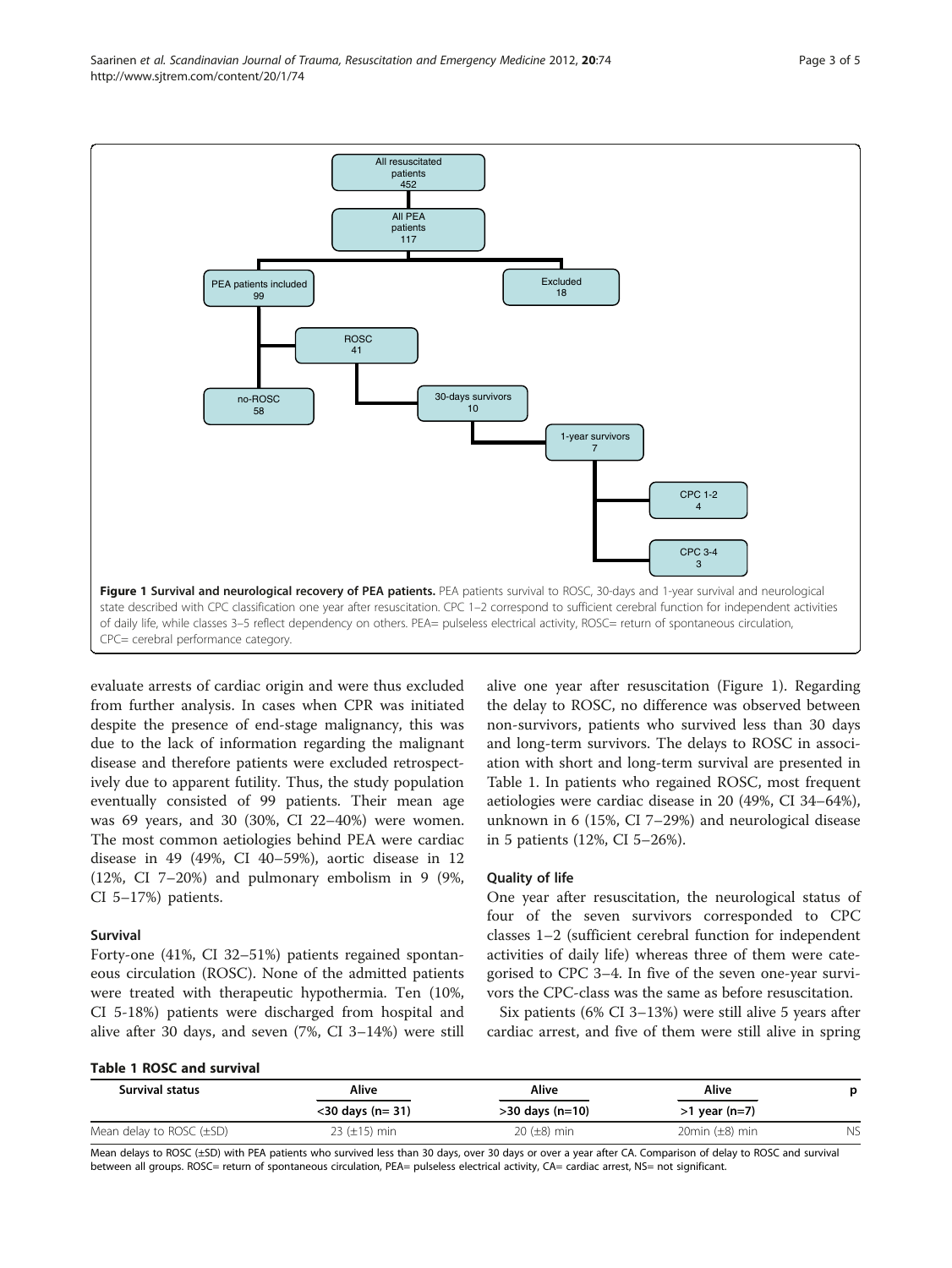2009. They responded to the 15D-questionnaire of health-associated quality of life 6.5 to 7.5 years after CA. Next of kin of two patients answered to the questionnaire on behalf of the patient. Patients assessed 65 of 75 (87%, CI 77–93%) estimated properties as normal or mildly impaired. All patients reported normal or only mildly impaired function in seeing, hearing, sleeping, eating, speech and in urination or defecation. Levels of energy, distress and depression were also estimated to remain normal or mildly worsened. Patients with a CPC status of 2 or 3 before CA reported moderate impairment in functional level, need for help or total lack of capability to perform independently occupationally or in leisure activities, psychical functions, mobility and in sexual life.

# **Discussion**

In this study, we observed that almost half (41%, CI 32– 51%) of the OHCA patients who presented with PEA due to a presumed cardiac cause in the pre-hospital setting survived to hospital admission, and 10% (CI 5–18%) of them were discharged alive and alive after 30 days. These figures are relatively high compared to other studies. In the Helsinki city EMS system, 25.7% of outof-hospital PEA patients survived to hospital admission and 5.8% were alive after 30 days [\[7\]](#page-4-0). A recent systematic review of OHCA in Europe reported a hospital discharge rate of 9% for all initial rhythms and 19% for VF [\[2](#page-4-0)]. Half of our patients who survived to hospital discharge were still alive after 5 years.

Our material included PEA patients in whom resuscitation was attempted and who did not have external or apparently futile cause for PEA, which could be possible explanations for high survival rates. In regard to the focus of the initial study [[6\]](#page-4-0), this material represents a consecutive subgroup of OHCA patients treated by three distinct systems, rather than a population based evaluation of PEA incidence and survival. Therefore the study material was not collected according to the criteria set in the Utstein guidelines [\[14\]](#page-4-0) and the accurate incidence of OHCA or PEA as the initial rhythm, or survival per 100 000 per year cannot be accurately presented. The reported rates for overall OHCA incidence and survival in Tampere and Helsinki city have been reported to be 46–67/100 000/yr and 13–19.6%, respectively [\[18,19](#page-4-0)]. To our knowledge, a specific report conforming to the Utstein style on the incidence and survival rates in the Turku area has not been published.

Recent review of quality of life after CA shows that usually patients report their quality of life to be good [[20\]](#page-4-0). According to the 15D- questionnaire, long-term survivors in our study also seem to have recovered quite well, have a good quality of life and some of them are even able to work. Harve et al. investigated the quality

of life after CA with VF/VT (ventricular tachycardia) [[12\]](#page-4-0). All 10 patients in their study were independent in their activities of daily life, 4 had mild cognitive problems. However, most patients' self-perceived quality of life after CA seems to be good despite of the initial rhythm. Lack of standardised tool to evaluate CA patients' quality of life makes comparison between studies difficult, since multiple different questionnaires and research methods are being used at the moment. Creating a standardised research method specially designed to evaluate quality of life after CA becomes crucial in future [\[20](#page-4-0)].

The above findings suggest that the prognosis of patients who present with PEA in the out-of-hospital setting is not as dismal as generally considered. Putting these results in perspective with the epidemiological figures of OHCAs in Europe is interesting. If the annual rate of all-rhythm CAs in Europe is 38/100 000 persons and the proportion of PEA is close to 30%, with a European population of 731 000 000 this would annually equal to approximately 83 000 victims of PEA [[1\]](#page-4-0). With one and five year survival rates of 7% and 6%, the figures on a European scale would equal to 5 000–5 800 longterm survivors. The observed outcome rates were achieved without the use of therapeutic hypothermia. The current European Resuscitation Council Guidelines for Resuscitation recommend the use of therapeutic hypothermia for comatose survivors of cardiac arrest regardless of the initial rhythm in CA, when active post resuscitation care is considered appropriate [\[21](#page-4-0)].

In our material, cardiac aetiology was not associated with better rates of ROSC. Patients in whom ROSC was gained had more often neurologic aetiology (p=0.031) and less often aortic aetiology (p=0.026). In 5-year survivors the underlying cause of PEA was cardiac in three patients and other aetiologies were pulmonary embolism, pulmonary and unknown. The association of aetiology with short- and long-term prognosis is another area of interest considering the wide variety of underlying aetiologies – as well as limited intensive care and hospital resources. This could be a potential aim of larger prospective studies in future, as our material is too small to reveal reliable associations between outcome and aetiology.

There are some limitations related to this study. The study setting was partly retrospective in that the patients were retrospectively identified. Some patients may have been excluded from the study as EMS personnel may have forgotten to fill the documentation form after CPR or the documentation may have been lost during the tracking process. The number of interviewed survivors was small, but the focus of that part of the study was not to compare but rather to assess the quality of life. CPC classification is commonly used to evaluate neurological survival after CA [\[20](#page-4-0)], but it is a rough scale and